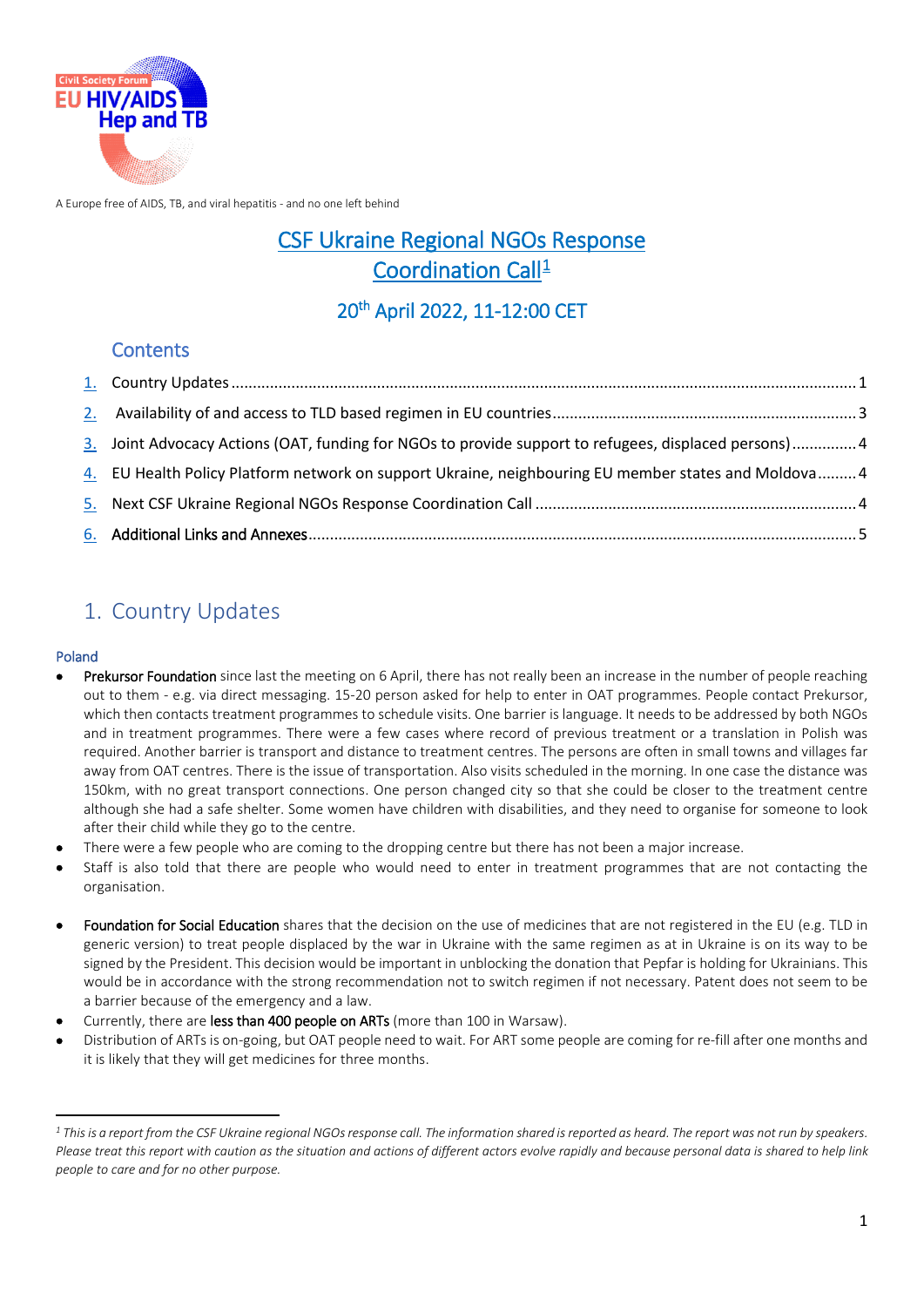- Foreseen issue is the lack of medical personnel. In the Warsaw clinic, there are about 500 patients, plus currently 100 new patients displaced by the war. Then there will be the newly diagnosed persons who will need to enter treatment and care. The problem may be more important in smaller HIV clinics such as in Lublin closest to the border that is only open three days a week, there are only two doctors.
- In Warsaw, the situation is better as the clinic has translators, staff speaking Ukrainian and some doctors speaking Russian.
- Additionally, there are a few methadone programmes in Warsaw.
- Methadone and buprenorphine are free of charge. However, programmes can have only a limited number of people and the Polish legislation requires that people who need methadone are supposed to go every day and not monthly. It was reported that some of the persons who live far from the programme received OAT for 1-2 weeks straight away. There is good will from doctors at centres that are trying to help.

#### Norway

- HIVNorway reports that the current situation is not problematic. There are practical problems: people need guidance on how to access treatment and small hospitals in peripheral areas need directions about what to do.
- Regarding the **maintenance of regimens**, it is at the discretion of the physicians to look at current regimens, check local availability and prices and, if possible, avoid changes.
- Refugees are granted common protection, which includes a residence permit with a 5-year validity. So, the choice of regimen may be based on the assumption that people will stay. But usually, they would not change regimen if available in Norway.

#### Slovakia

- ODYSSEUS: So far, in Bratislava, no problems have been reported regarding ARTs or re-directing people to OAT.
- The issue with OAT is broader: only psychiatrists can prescribe buprenorphine but practically only few of them are actually doing so.
- In Slovakia, there are three centres for people who use drugs: in Bratislava and in Banská Bystrica they have methadone (people receive it twice a week), while in Košice buprenorphine. People who were forced to stop treatment to flee are re-starting the programmes since they cannot receive high doses straightaway.
- There are long waiting lines in Bratislava.
- The biggest issue is actually accommodation and accessibility for people who have special needs, who might not be able to reach specific centres. To support them, a mandate from an attorney was given to deliver methadone to their accommodations.
- Support for OAT/ART in Bratislava: Dominika Jašeková [\(jasekova@ozodyseus.sk](mailto:jasekova@ozodyseus.sk)  00421903 786 706) or [prychyna.odyseus@gmail.com -](mailto:prychyna.odyseus@gmail.com) 00421948 361 094 for support in Ukrainian.

#### Italy

- OpenGroup (Bologna): harm reduction services: providing connection with the national healthcare system for OAT for homeless people or people without residence, including refugees. A similar project for Hepatitis C has been started – linked to the fasttrack access to HCV treatment and it will include HIV testing.
- For questions and/or information, contact [Sebastiano.nisi@opengroup.eu/](mailto:Sebastiano.nisi@opengroup.eu/) [claudia.iormetti@opengroup.eu](mailto:claudia.iormetti@opengroup.eu)

#### Czech Republic

- Sananim: 1,000 doses of naloxone will be delivered to Ukraine Important achievement because naloxone is under the starting procurement cycle (Global Fund has planned some money for this, but it will take time).
- The issue of naloxone was raised with colleagues in Czechia and a solution was found. This is very appreciated
- Sananim is also raising for funds for donations (Crowdfunding) for the communities to buy what they need (100 euros to 52 people).

#### Ukraine

- **EHRA:** ART is being procured and so is OST but the procurement process for Naloxone is just starting and will take time this is why this stop gap donations are important.
- There are negotiations with donors to support shelters, some equipment and other humanitarian aid in Ukraine.
- ILGA-Europe: Access to medicine for trans and intersex people: civil society-led efforts seem to be working quite well: in partnership with *Pharmacies without Borders* international shipments of medicines both in the EU and Ukraine have been made. They have been trying to make deliveries to LGBTI shelters in neighbouring countries and Ukraine. There is a longerterm problem of trying to cut the civil society piece out and get integration into the humanitarian system.
- Request of support in connecting with pharma and trying to get them to make donations of hormones trans organisations have attempted to open those lines of communication (but unsuccessfully).
- Conscription process: this newest wave of mobilisation will begin to involve widespread conscription and trans women who have access to a diagnosis of having a gender identity disorder received after the start of the war will not be exempt for military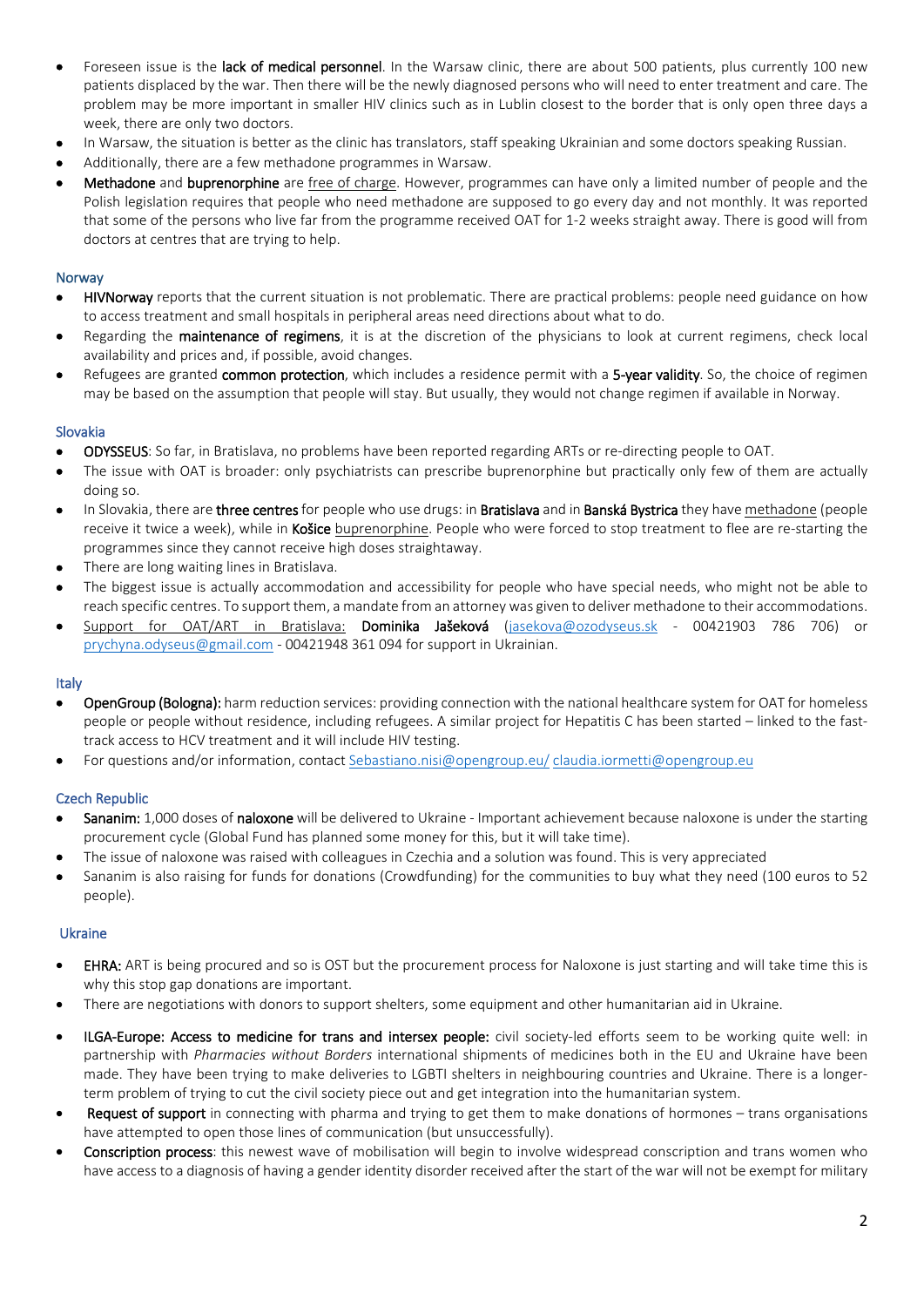conscription, while those whose diagnosis happened before the war started will be able to get the exemption and might leave the country. ILGA is currently seeking legal experts (military law) inside Ukraine.

#### Action points:

- a. check if other countries would have naloxone stocks to deliver to Ukraine
- b. suggestion to crowdfunding to raise funds for people in Ukraine that need to buy basic goods
- c. contact [cianan@ilga-europe.org](mailto:cianan@ilga-europe.org) for leads either on (1) pharma donations of hormones or (2) military law experts in Ukraine.

## <span id="page-2-0"></span>2. Availability of and access to TLD based regimen in EU countries

Availability of and access to TLD based regimen in EU countries: WHO underlines that TLD based regimens are good ones. The reason for their limited use in the EU/EEA is due to their price not their quality. In the context of the humanitarian crisis because of the Russian aggression on Ukraine, because of the strong recommendation not to switch treatment and the limited supply for TLD based regimen in EU/EEA countries, WHO refers health authorities to Directive 2001/83/EC. Articles 5(1) and 5(2) of the directive 2001/83/EC can be used by national health authorities as a basis for the supply of non-authorized products for refugees from Ukraine (e.g. generic TLD):

-Article 5(1) refers to the "named-patient basis", i.e., Member States can use this provision in case of specific and special needs of an individual patient.

-Article 5(2) allows Member States to temporarily authorize the supply and use of medicinal products at the national level that have not been granted marketing authorization in response to the suspected or confirmed spread of pathogenic agents, toxins, chemical agents or nuclear radiation that could cause harm.

[\(https://ec.europa.eu/health/system/files/2016-11/dir\\_2001\\_83\\_cons\\_2012\\_en\\_0.pdf\)](https://ec.europa.eu/health/system/files/2016-11/dir_2001_83_cons_2012_en_0.pdf)

It is an easier mechanism than TRIPS flexibilities but using this exemption is at the discretion of national authorities and the national programme must set up a monitoring system to report on the use of the medicines. Therefore, political will is needed to overcome this logistical issue.

Poland is in the process of adopting a decision for the use of TLD for Ukrainian refugees and there will be framework to report that the pills go to these patients.

The message of WHO to EU/EEA countries is that they need to plan for more TLD not the current small quantities that they have for a few 100 people. Governments are advised to use Directive 2001/83/EC Articles 5(1) and 5(2) to plan to ensure the availability of TLD for Ukrainian refugees. Now, people maybe thinking more about accommodation, food, pets, and others and not going to clinics for medicines but after June it is likely that there will be more people coming to clinics for ART.

#### Action point:

d. civil society to join in efforts of national programme to install a system to be able to use DTG and generic TLD for Ukrainian refugees.

## 3. Guidelines/Protocols and Other Resources for Sharing

Standardized protocol for clinical management and medical data-sharing for people living with HIV among refugees from Ukraine (2022)

[\(https://www.euro.who.int/en/health-topics/communicable-diseases/hivaids/publications/2022/standardized-protocol-for](https://www.euro.who.int/en/health-topics/communicable-diseases/hivaids/publications/2022/standardized-protocol-for-clinical-management-and-medical-data-sharing-for-people-living-with-hiv-among-refugees-from-ukraine-2022)[clinical-management-and-medical-data-sharing-for-people-living-with-hiv-among-refugees-from-ukraine-2022\)](https://www.euro.who.int/en/health-topics/communicable-diseases/hivaids/publications/2022/standardized-protocol-for-clinical-management-and-medical-data-sharing-for-people-living-with-hiv-among-refugees-from-ukraine-2022)

WHO: It is a living document that might change based on future needs. It was developed in a way that describes the pathway of the person arriving in each country and needs specialised or primary care. It includes annexes that were developed by Ukrainian authorities that approve legally a spectrum of information that can be shared if the patient is the vector of the information (making the request using the form included to receive data and pass it on to the clinician). The Public Health Centre of the Ministry of Health of Ukraine (PHC) is keen to share this document since it might help keep track of what happens to Ukrainian patients.

The Centre of Public Health, responsible for ART and OAT, has been developing a ToR/online system (chatbot) to track patients, which will be centralised through the database of patients they already have. WHO has suggested that the Public Health Centre prepares a presentation about this tool and a consultation on data protection questions, including with community organisations in EU members states.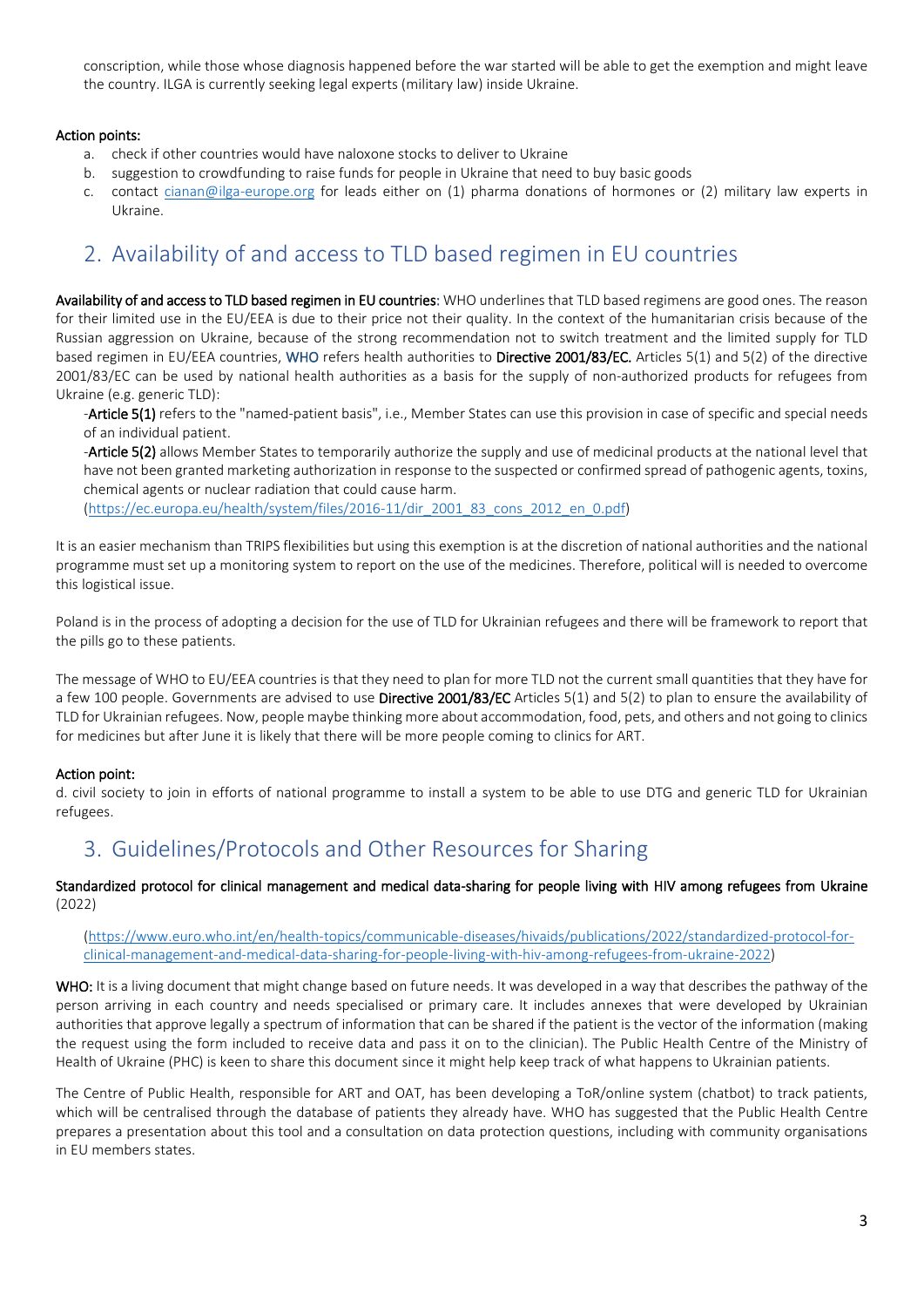EACS, CHIP, ECEE network, ECDC and EATG issue on continuity of treatment: 'Ensuring high-quality of HIV Care for displaced people from Ukraine'. [\(https://www.eacsociety.org/about-eacs/news/ensuring-high-quality-of-hiv-care-for-displaced-people-from](https://www.eacsociety.org/about-eacs/news/ensuring-high-quality-of-hiv-care-for-displaced-people-from-ukraine/)[ukraine/\)](https://www.eacsociety.org/about-eacs/news/ensuring-high-quality-of-hiv-care-for-displaced-people-from-ukraine/).

WHO is ready to help countries on demand.

#### Action points:

e. civil society organisations to share about clinical care guidelines f. civil society organisations to inform so that people know about how to access their medical data.

# <span id="page-3-0"></span>4. Joint Advocacy Actions (OAT, funding for NGOs to provide support to refugees, displaced persons)

EHRA initiated a letter to EU institutions and national health authorities about access to HIV and OST treatment for Ukrainian refugees who has been signed by 27 organisations. It will be sent on April 20, 2022. (See annex)

## <span id="page-3-1"></span>5. EU Health Policy Platform network on support Ukraine, neighbouring EU member states and Moldova

Next webinar will be Tuesday 26 April 2022 at 14:00 CEST. For more information, please check [Request for support from the Co-](https://eur02.safelinks.protection.outlook.com/?url=https%3A%2F%2Fwebgate.ec.europa.eu%2Fhpf%2Fitem%2Fitem%2F47260&data=05%7C01%7Cannisabelle.vonlingen%40eatg.org%7C3929599281c74436bad708da22c3ceb4%7C02b8c49036744b0fbe613f624eda8541%7C0%7C0%7C637860521648498591%7CUnknown%7CTWFpbGZsb3d8eyJWIjoiMC4wLjAwMDAiLCJQIjoiV2luMzIiLCJBTiI6Ik1haWwiLCJXVCI6Mn0%3D%7C3000%7C%7C%7C&sdata=eOxv1%2B6rH1608y1xM4Dctpabi5G9fIpLoiq4kadtT5g%3D&reserved=0)[Chairs of the "Supporting Ukraine, neighbouring EU Member States and Moldova" HPP Network](https://eur02.safelinks.protection.outlook.com/?url=https%3A%2F%2Fwebgate.ec.europa.eu%2Fhpf%2Fitem%2Fitem%2F47260&data=05%7C01%7Cannisabelle.vonlingen%40eatg.org%7C3929599281c74436bad708da22c3ceb4%7C02b8c49036744b0fbe613f624eda8541%7C0%7C0%7C637860521648498591%7CUnknown%7CTWFpbGZsb3d8eyJWIjoiMC4wLjAwMDAiLCJQIjoiV2luMzIiLCJBTiI6Ik1haWwiLCJXVCI6Mn0%3D%7C3000%7C%7C%7C&sdata=eOxv1%2B6rH1608y1xM4Dctpabi5G9fIpLoiq4kadtT5g%3D&reserved=0)

The network is looking to identify urgent gaps and needs that can be resolved with NGOs, together with DG SANTE and EU Member States, as well as other organisations across healthcare.

The network is looking for actions and proposals that include:

- "Supporting patient groups and healthcare professional organisations in their important work.

- Sharing intelligence to/from governmental institutions to fill gaps, address specific needs and improve responses including with other EU Member States."

It is also looking "for practical solutions that will help improve the reality on the ground at the moment, while also looking ahead to additional issues that this refugee crisis will have to healthcare systems and patient care for the months to come." For example, difficulties organisations' face and what support they can provide.

#### Actions points

g. Check call of the network

h. Share and disseminate key information from this meeting to make other stakeholders aware of the following,

- letter to EU member states and EU institutions to implement a set of measures to facilitate access to ART and OAT
- protocols on clinical care and access to patient information for care for ART (which could be used for other cases)
- request to countries to use article 5 of DIRECTIVE 2001/83/EC if needed to ensure continuity of care and to plan ahead for possible greater number of patients in the next three months.
- Sharing the request to send naloxone to Ukraine until the national procurement is done
- Crowdfunding options for direct support to people in Ukraine
- Solutions for people further away from treatment centres and accommodation

## <span id="page-3-2"></span>6. Next CSF Ukraine Regional NGOs Response Coordination Call

### CSF Ukraine Regional NGOs Response Coordination Call on 4 May at 1100 CET.

#### Join Zoom Meeting

### https://us06web.zoom.us/j/81861072508?pwd=allIRnhGRjFnWWhZOFhlTEdBTUVRQT09

Meeting ID: 818 6107 2508